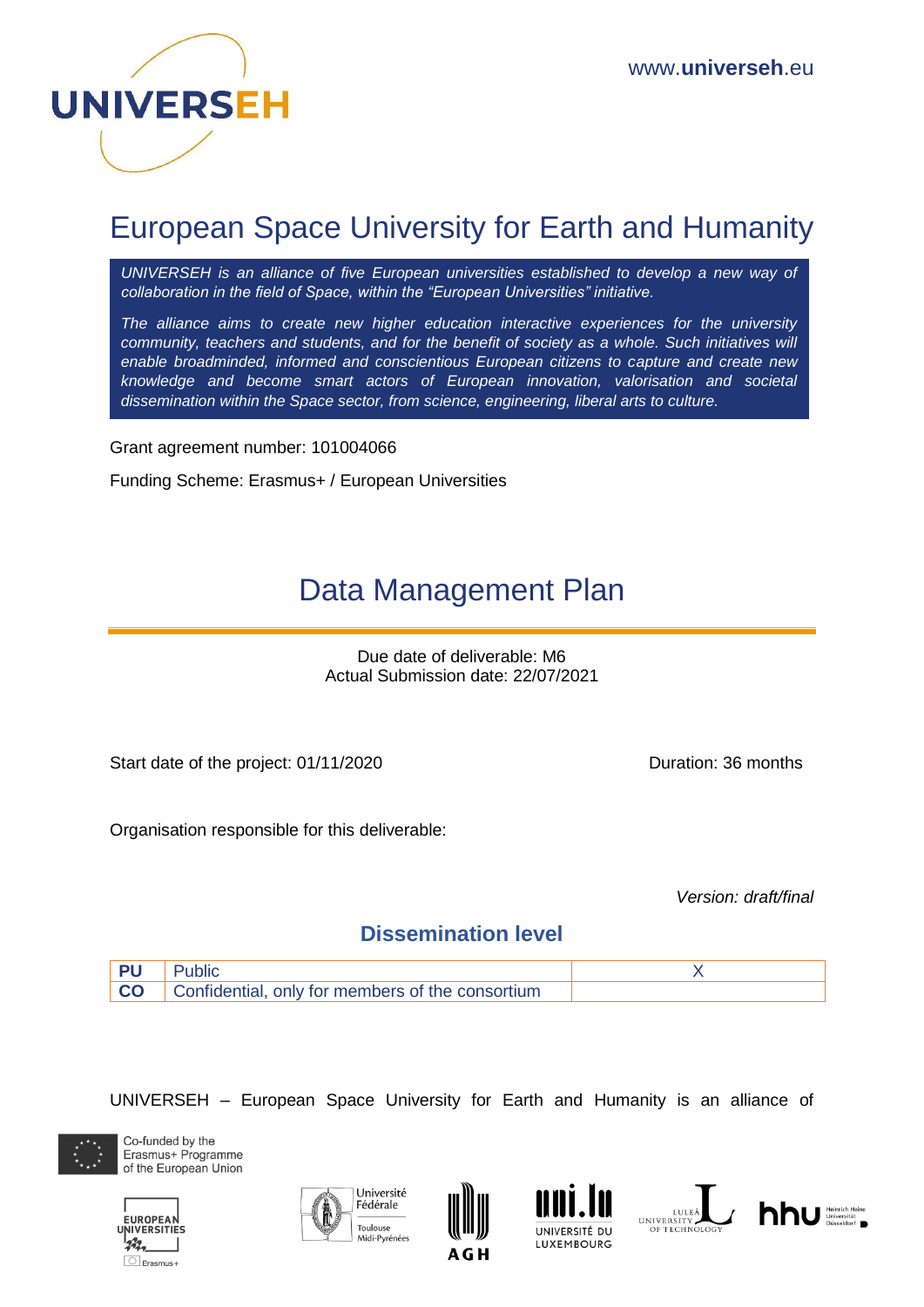

## **Document History**

| <b>Version Date</b> |          | <b>Author</b>         | <b>Partner</b> | <b>Summary of main changes</b> |
|---------------------|----------|-----------------------|----------------|--------------------------------|
|                     | 15/06/21 | Mathilde Marcel       | UT.            |                                |
| 1.1                 | 17/06/21 | <b>Hélène Gentils</b> | UT             | Minor rephrasing               |
|                     |          |                       |                |                                |
|                     |          |                       |                |                                |

UNIVERSEH – European Space University for Earth and Humanity is an alliance of













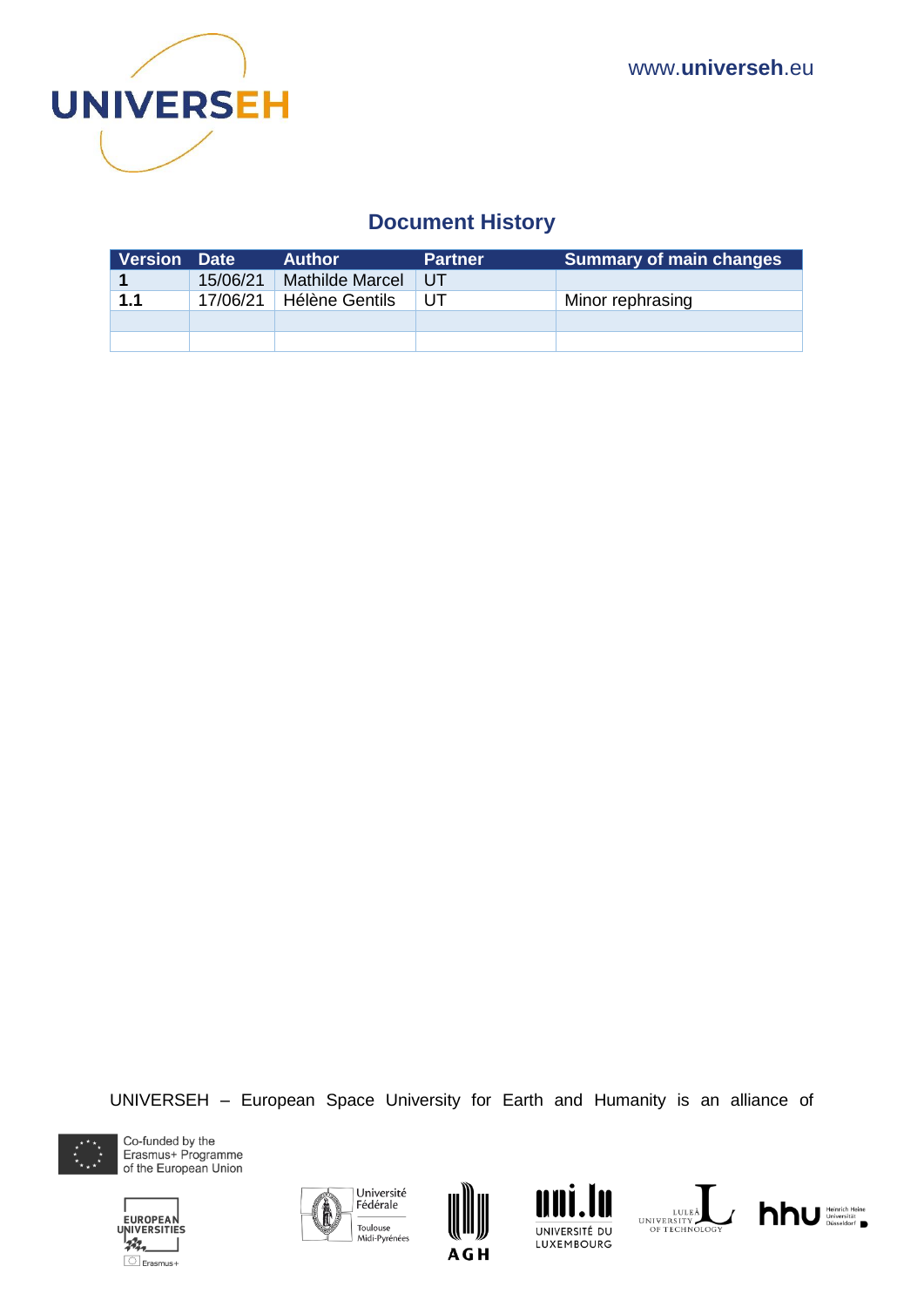

## **Introduction**

UNIVERSEH, through the Erasmus+ programme, contributes to the objectives of the European Education Area. We promote an accessible, inclusive and open higher education and research world.

As part of the European Universities initiative, UNIVERSEH does not intend to generate research data as much as a research project per se. However, we plan to maximise the access to most of the data produced throughout its implementation. This Data Management Plan aims to present the steps taken to achieve this objective.

### **Data Summary**

UNIVERSEH, as a European University, will set new grounds as a model for a strong participative structure for other university networks, for young institutions, and yet to be created higher education institutions, in Europe at first.

Together with the other European University Alliances, we commit to disseminating the results of the project to the widest possible audience, with the goal of influencing policy making and enabling the reproduction of its successful pilot activities in other Higher Education Institutions. In that sense, produced material will be made available through accessible dissemination channels.

The project deliverables will be available on the UNIVERSEH website, as well as Erasmus+ project results platform<sup>1</sup>, according to the dissemination level retained in the Grant Agreement. At this stage of the project, the Consortium has not yet produced any deliverable or publication using data produced in the project or linked to the expected result of the project. The list of forthcoming open-access deliverables involving research data or a specific interest to be shared widely is summarised in the following table. Please note this list may evolve during the lifetime of the project.

| <b>Del</b><br>n. | Del. name                              | Information about dissemination                                                                                                                                       |
|------------------|----------------------------------------|-----------------------------------------------------------------------------------------------------------------------------------------------------------------------|
| D2.2             | Report on mobility within the Alliance | Indicators will be elaborated in D2.1 to assess<br>mobility in the alliance. Data will be collected<br>to measure the project's progress against<br>these indicators. |
|                  |                                        |                                                                                                                                                                       |

<sup>1</sup> <https://ec.europa.eu/programmes/erasmus-plus/projects/eplus-project-details/#project/101004066>

UNIVERSEH – European Space University for Earth and Humanity is an alliance of











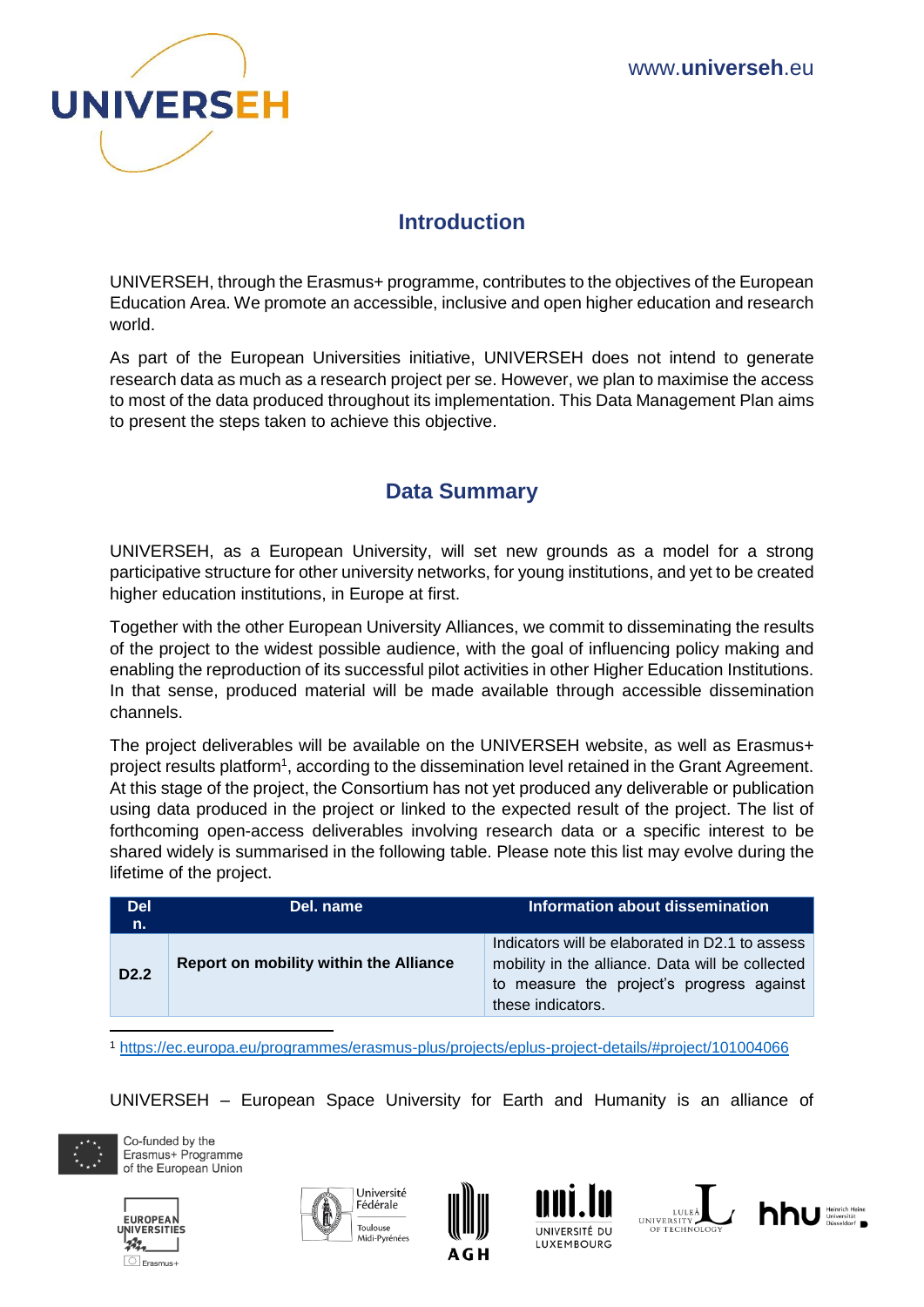

| D <sub>2.3</sub>  | Analysis report on student's mobility<br>experience within the Alliance                                                                                                                                                   | Statistical/Analytical data will be developed to<br>assess student's mobility experience.                                                    |  |
|-------------------|---------------------------------------------------------------------------------------------------------------------------------------------------------------------------------------------------------------------------|----------------------------------------------------------------------------------------------------------------------------------------------|--|
| D <sub>2.13</sub> | <b>Dictionary of Space Concepts</b>                                                                                                                                                                                       | dictionary will be<br><b>This</b><br>published<br>on.<br>UNIVERSEH website to constitute an open<br>common repertory of Space-related terms. |  |
| D <sub>3.2</sub>  | questionnaire will be completed<br>A<br>by<br>Identification of future needs for student<br>stakeholders to assess their needs. This<br>competences<br>questionnaire will provide data that will be<br>used for analysis. |                                                                                                                                              |  |
| D4.7              | Implementation of Hybrid and virtual<br>classroom; experience and<br>recommendation                                                                                                                                       | will<br>be collected to<br>Data<br>the<br>assess<br>experience of virtual classrooms participants.                                           |  |
| D4.12             | ADN production methodology;<br>experience and recommendation                                                                                                                                                              | Data<br>be<br>collected<br>will<br>to<br>the<br>assess<br>experience of ADN participants.                                                    |  |
| D6.3              | <b>EuroCharter on Equity, Inclusion and</b><br>Diversity: towards European standards                                                                                                                                      | This charter will be published on UNIVERSEH<br>website.                                                                                      |  |
| D7.7              | <b>Report on Model of good practices</b>                                                                                                                                                                                  | This report on communication good practices<br>is directly aimed to the European Universities<br>as conclusions of our experience.           |  |

UNIVERSEH commits to open education, giving everyone access to high-quality educational experiences and resources. Material on innovative pedagogical tools have already been shared on UNIVERSEH social media channels. WP3 "Interdisciplinary and cross sectoral curricula" and WP4 "Innovative pedagogical models" teams jointly created a series of webinars for Professors and academic staff on "How to build courses for UNIVERSEH: characteristics of a course, digital tools, active learning method". This playlist contains both videos and supporting documents aiming at providing support in implementing today's collaborative educational approaches that are more responsive to the learner's needs:

- "UNIVERSEH: What could be a course?"
- "UNIVERSEH: Digital tools"
- "UNIVERSEH: Active learning techniques"

Additional resources have been shared by WP4 team to facilitate the shift towards an open education that promotes exchange and interaction between students and teachers:

- "UNIVERSEH: Technical solutions with opportunities and challenges for hybridand virtual learning and learning environments"
- "UNIVERSEH: Aerospace Digital nuggets"

UNIVERSEH – European Space University for Earth and Humanity is an alliance of













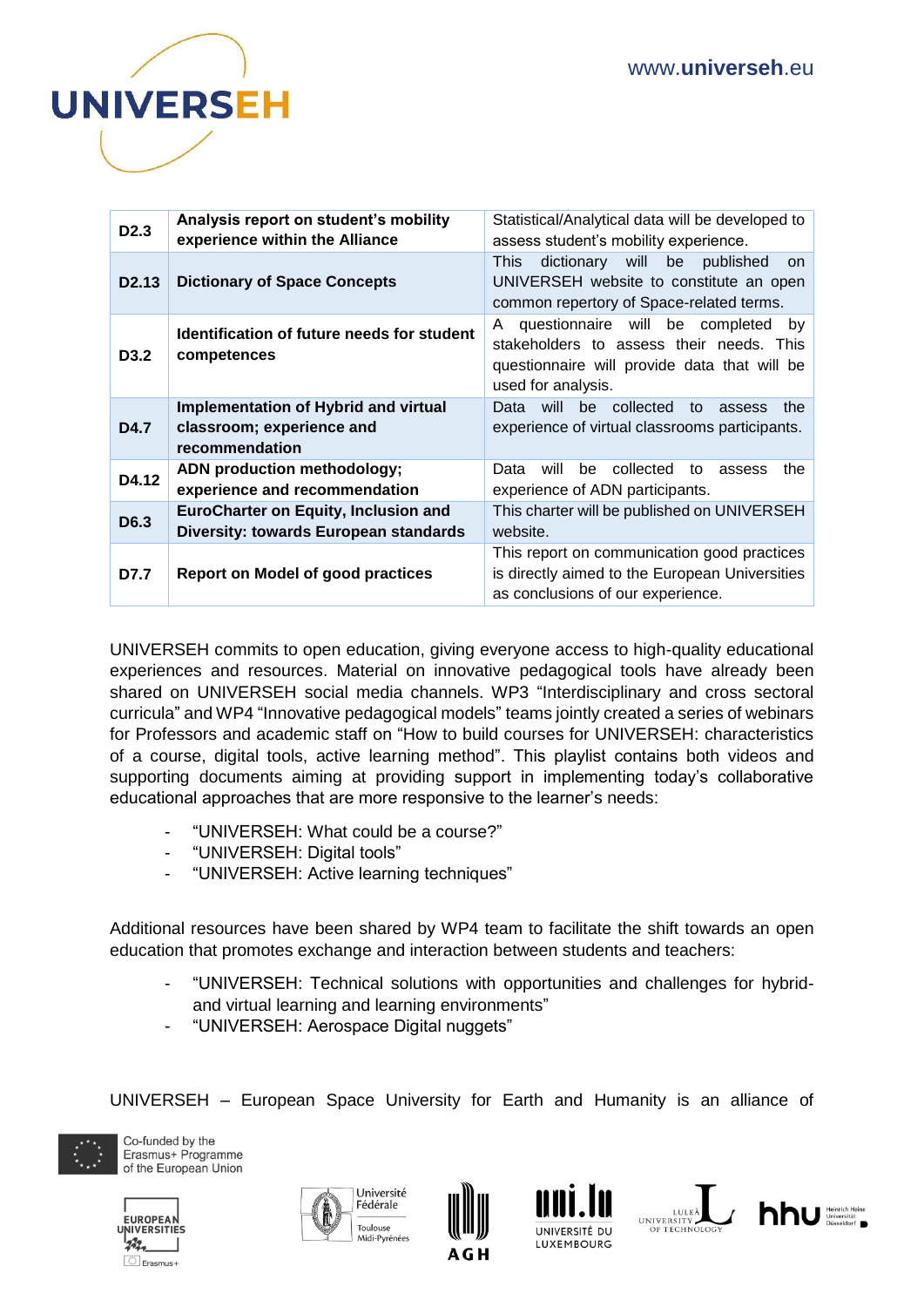

This material is in a video format, with presentations and text documents that have been developed by academic staff and Professors from the UNIVERSEH Consortium. They are made public through UNIVERSEH social media [\(YouTube](https://www.youtube.com/channel/UCaC1Wya0oErjX9b61kqAKPw/videos) Channel) and also shared on the partners' channels of communication. Their expected size is around 8GB.

# **FAIR principles**

UNIVERSEH ensures the respect of FAIR principles regarding data; that are findable, accessible, interoperable and re-usable. In our wish for UNIVERSEH to become a role model for other Higher Education Institutions, FAIR data is a necessity to sustainably share our experience and facilitating the replication of the project's successful outcomes. Beyond this work, the alliance will support and act towards a more integrated education and research policy, through formulating policy recommendations, together with the other European University Alliances.

All the material produced during project delivery that are detailed in the summary section are intended to be consistent with the FAIR principles. As previously stated, all the deliverables, reports and resources will be published on the UNIVERSEH website and social media channels, as well as on the Erasmus+ project results platform (for the deliverables relating to the result of UNIVERSEH project funded). This platform will be used as a database to ensure transparency over UNIVERSEH display and to allow an effective and comprehensive dissemination of results of EU-funded activities.

To access UNIVERSEH data for verification and re-use on the **Erasmus+** project results [platform,](https://ec.europa.eu/programmes/erasmus-plus/projects_en) users need to access th[e UNIVERSEH project card.](https://ec.europa.eu/programmes/erasmus-plus/projects/eplus-project-details/#project/101004066) The deliverables containing data result of UNIVERSEH that are ready are under the "results" section. A [support page](https://ec.europa.eu/programmes/erasmus-plus/projects/faq_en) is available if needed. Due to the small number of items available, no metadata is used, nor is a specific open access platform.

As agreed upon the Grant Agreement, the upcoming quality assurance reports (D1.1, D1.6, D1.11), as well as the Evaluation report on the implementation of the multilingualism plan (D2.12) and the Common semester design (D3.7) will remain confidential within the alliance. These documents may involve sensitive or private data, which must remain in restricted access.

Regarding the quality assurance reports, several indicators are elaborated to measure the achievement of inclusivity in the project. Those indicators are made public through the D1.5

UNIVERSEH – European Space University for Earth and Humanity is an alliance of













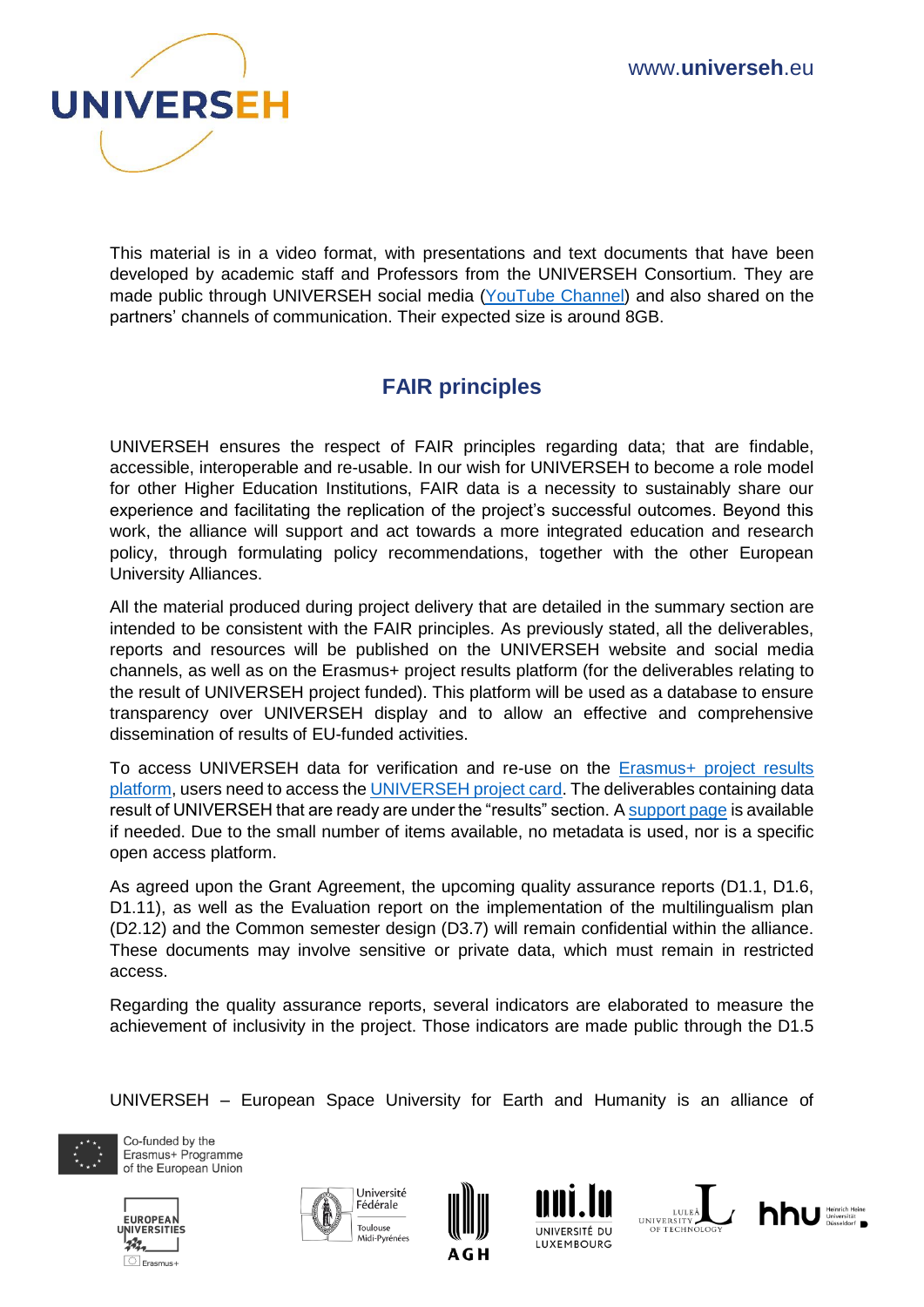

Quality Assurance Process, however their application to collected data in forthcoming reports may reveal sensitive information.

Our incapacity to publish those results due to the essential confidentiality of sensitive data made us rethink our way to develop best practices models regarding our equity, inclusion and diversity strategy. Those best practices will be published in the form of yearly citizens' summaries of the Quality Assurance Reports, detailing the key findings of the quality indicators' data analysis. These citizen's summaries will be published on the project's website.

#### **Other issues and next steps**

At this stage of the project implementation, the allocated resources to FAIR data management are being developed along with needs being identified. Sound dissemination is ensured by the University of Luxembourg that is leading WP7 on UNIVERSEH "Sustainability and Communication". The rest of the Consortium also contributes to the publication of various material and to sharing of good practices.

All activities of the project will be in line with the European General Data Protection Regulations, as well as Data Protection regulations of the partner institutions. Personal data collected in the context of UNIVERSEH includes a consent form and is treated with complete transparency. Each member of the alliance has identified a data protection officer, whose contact information is annexed to this document.

The research data generated by the Alliance will be published on peer-reviewed journals in order to maximise its access and re-use. The consortium has determined that the green open access option will be the most appropriate for the project. The publication in peer reviewed journals has not been yet implemented.

The alliance has committed to share guidelines, recommendations on entrepreneurial approaches, portent for joint research, common strategies and support structures for the implementation of a joint graduate school and doctoral education. These documented best practices aim to be published on the website, as part of our open data and communication commitment. In that sense, UNIVERSEH will also seek collaborations with other European Universities that share its mission and vision for Space and New Space.

Finally, in order to improve the implementation of FAIR principles, a dedicated training for the alliance researchers will be put in place as part of Beyond UNIVERSEH, the research policy focused project that will be implemented from September 2021 along with UNIVERSEH.

UNIVERSEH – European Space University for Earth and Humanity is an alliance of